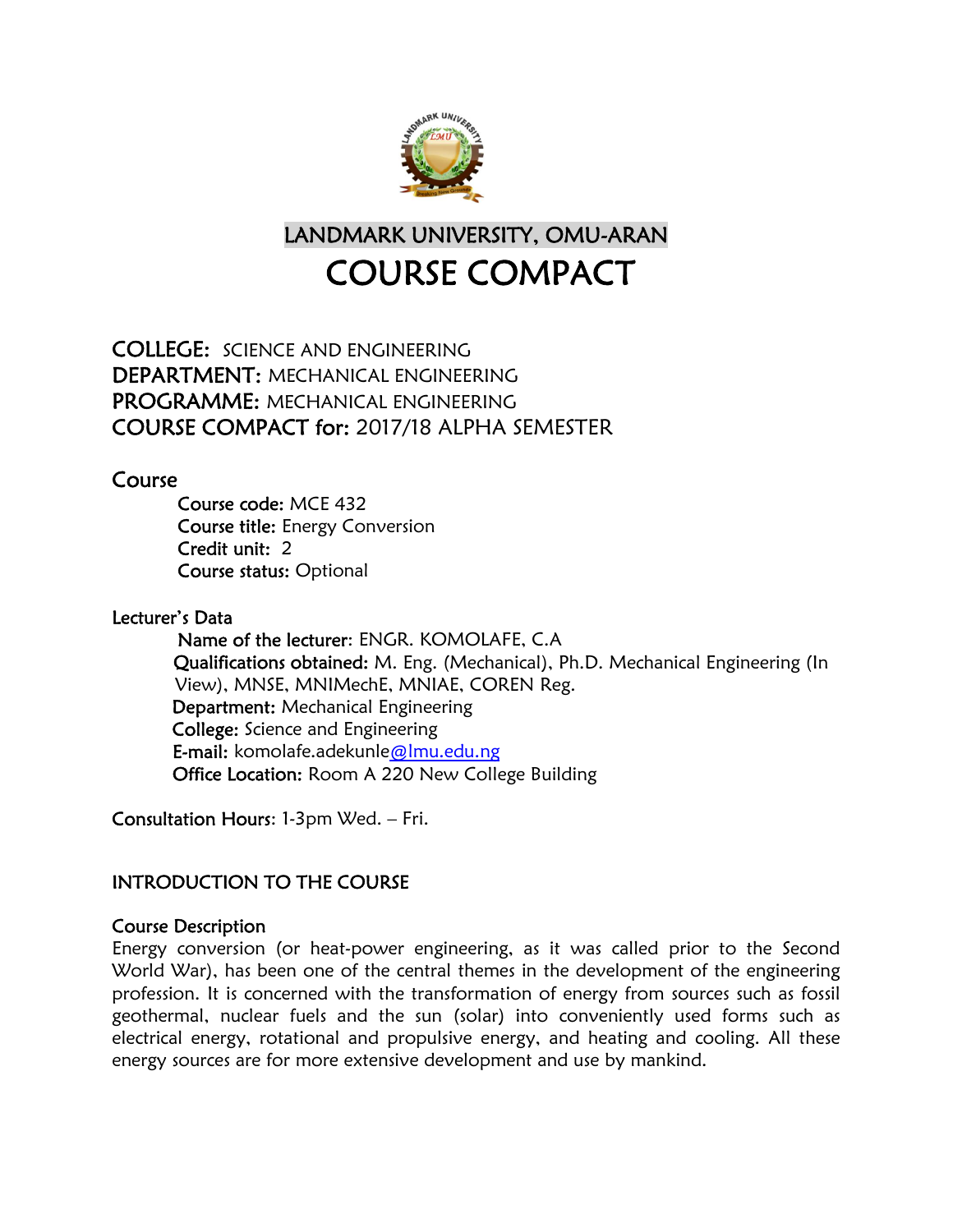# Course Objectives

- To understand the physics and engineering aspects of energy conversion systems.
- To know both conventional and Non-conventional conversion systems
- To acquire basic skills in power station economics, power load estimation and forecasting
- To know about nuclear and photovoltaic power as well as Magneto hydrodynamics.

## Course Content

Primary and secondary types of energy and their inter-convertibility, physical, chemical, Magneto-Hydrodynamics (MHD), wind, geothermal, thermo mechanical nuclear biomass, etc. Principal fuels for energy conversion. Direct and indirect conversion of primary energy. Power station economics power load estimation and forecasting.

# Course Expectations:

|                |                                         | <b>SCORE</b> |
|----------------|-----------------------------------------|--------------|
| S/N            | <b>GRADING</b>                          | (%)          |
|                | <b>Continuous Assessments</b>           |              |
|                | C.A.1                                   | 7%           |
|                | • C.A. II (Mid-Semester Test)           | 15%          |
|                | $C.A.$ III                              | 8%           |
| $\overline{2}$ | Assignment                              |              |
| 3              | Practical (Laboratory work)Case Studies | 10%          |
| 4              | <b>Final Examination</b>                | 60%          |
| 5              | Total                                   | 100          |

# Course Delivery Strategies

- $\triangleright$  Provision of detailed explanation in class on the topic.
- $\triangleright$  Provision of adequate illustration on the board.
- $\triangleright$  Making lecturing periods interactive.
- $\triangleright$  Giving the students class work during the lecture period.
- $\triangleright$  Giving take-home assignments at the end of each lecture.

# Course Duration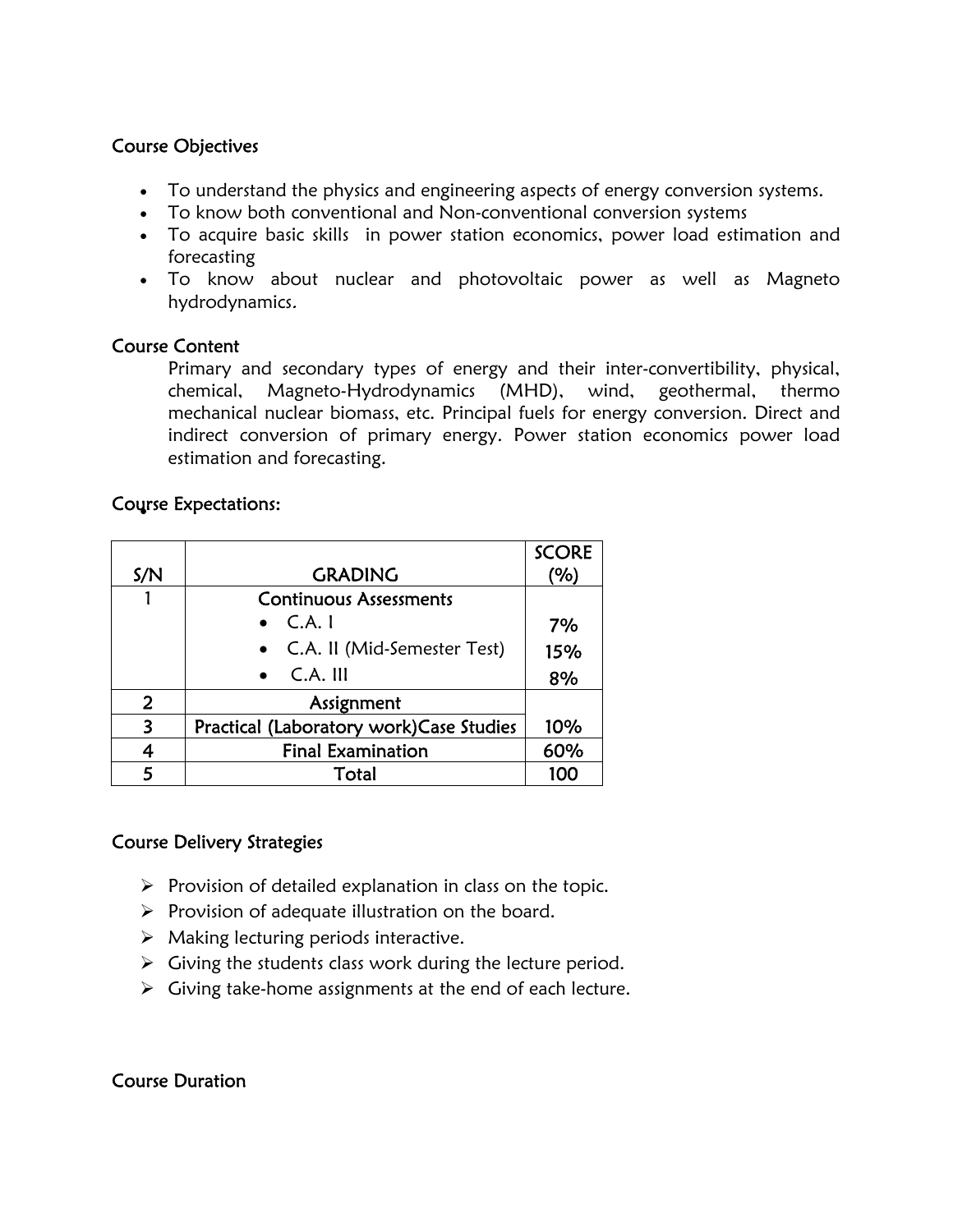Two hours per week for 15 weeks (30 hours)

## LECTURE CONTENT

## Module 1

 $\triangleright$  Week 1: Introduction to energy conversion systems

## $\triangleright$  Objectives

 The students at the end of the lecture for the week should be able to understand:

(a) basics of energy conversion systems

## $\triangleright$  Description

First Hour: Introduction to energy conversion systems (Physics and Engineering aspect)

Second Hour: Introduction to energy conversion systems

## Study Questions:

(1) What do you understand by energy conversion?

(2) State different sources of energy.

## Reading List

 Petrecca, G. 2014. Energy Conversion and Management: Principles and Applications. Springer International Publishing, Switzerland.

 Sorensen, B. 2007. Renewable Energy: Conversion, Transmission and Storage. AP Publishing; Third edition.

 Weston, K.C. 2000. Energy Conversion. Spring of 2000, Brook/Cole Publisher; First edition.

 Caparareda, S.C. 2013.Introduction to Biomass Energy Conversions. CRC Press, Taylor and Francis Group, UK.

 Nelson, V. 2011. Introduction to Renewable Energy. CRC Press, Taylor and Francis group, LLC.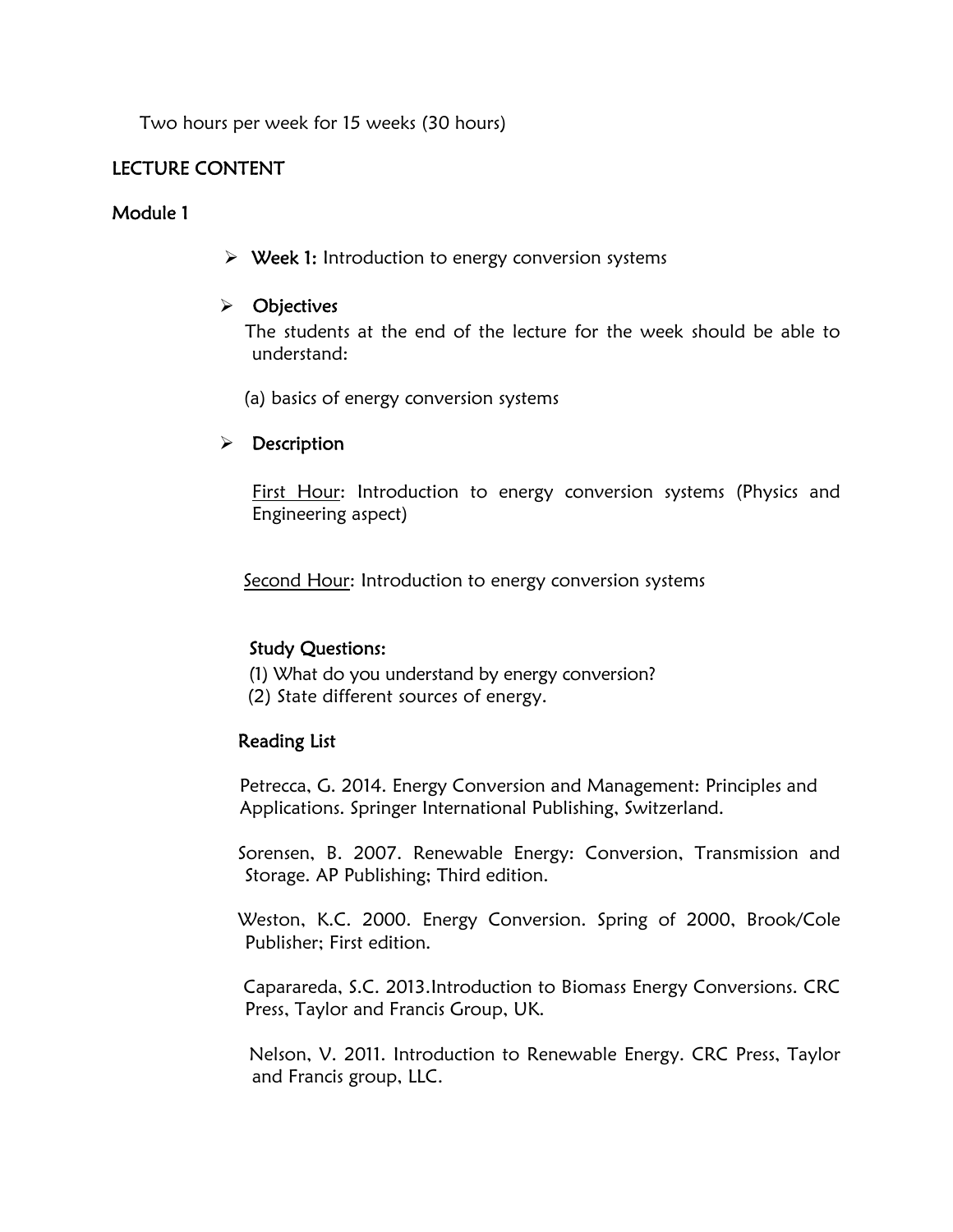Fornasiero, P. and Graziani M. 2012. Renewable Resources and Renewable Energy: A Global Challenge.

## Module 2

 $\triangleright$  Week 2 : Primary and secondary types of energy and their interconvertibility

## $\triangleright$  Objectives

The students at the end of the lecture for the week should be able to understand:

- (a) Primary and secondary types of energy
- (b) Energy inter-convertibility

## $\triangleright$  Description

First Hour: Primary and secondary types of energy

Second Hour: Energy inter-convertibility

# $\triangleright$  Study Questions:

- (1) Distinguish between the following types of energy:
	- (a)Primary and secondary energy
	- (b)Renewable and non- renewable energy
	- (c)Conventional and non-conventional energy
	- (d)Commercial and non-commercial energy
- (2) Classify sources of energy into primary and secondary.

## Reading List

 Petrecca, G. 2014. Energy Conversion and Management: Principles and Applications. Springer International Publishing, Switzerland.

Sorensen, B. 2007. Renewable Energy: Conversion, Transmission and Storage. AP Publishing; Third edition.

Weston, K.C. 2000. Energy Conversion. Spring of 2000, Brook/Cole Publisher; First edition.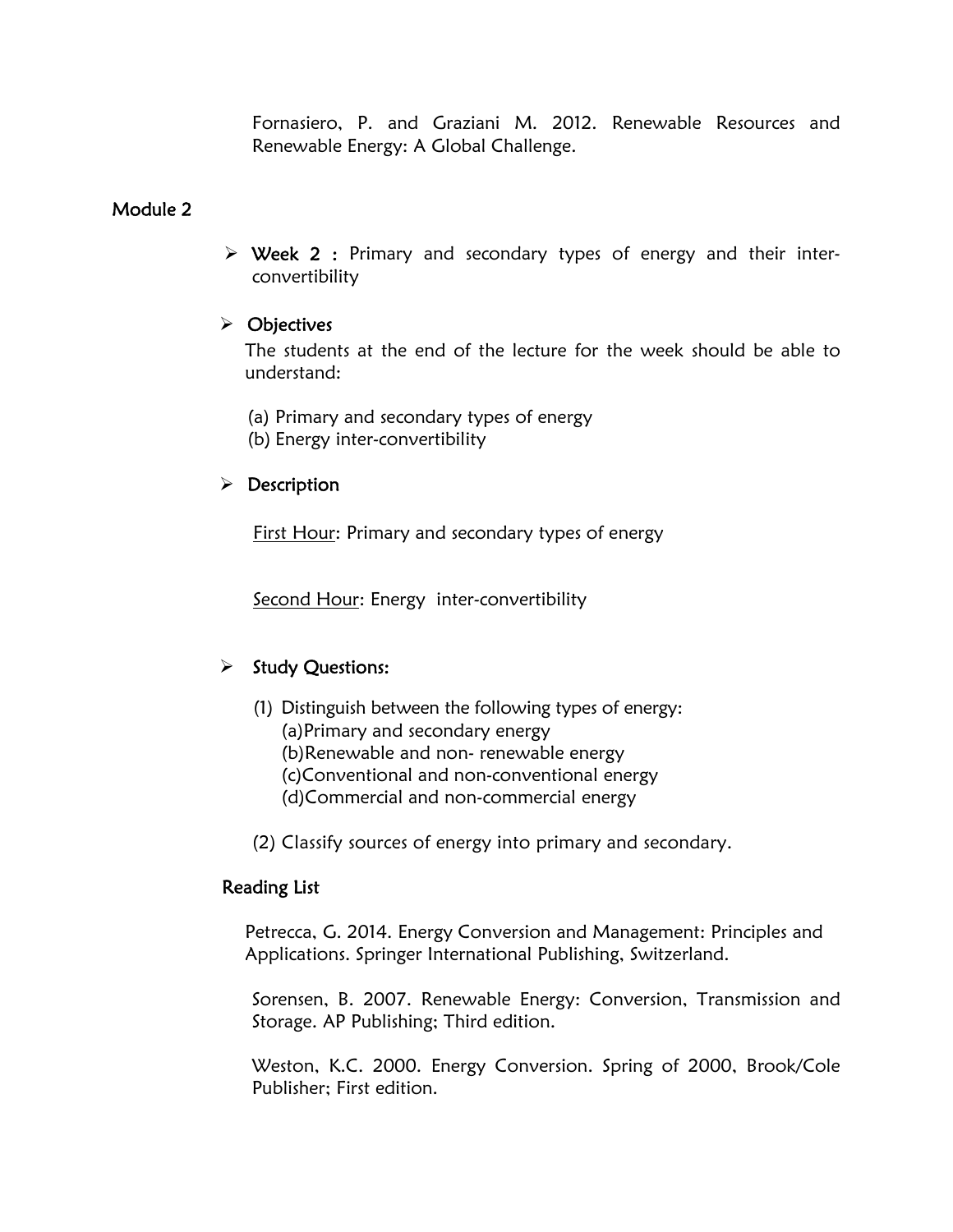Caparareda, S.C. 2013. Introduction to Biomass Energy Conversions. CRC Press, Taylor and Francis Group, UK.

 Nelson, V. (2011). Introduction to Renewable Energy. CRC Press, Taylor and Francis group, LLC.

Fornasiero, P. and Graziani M. 2012. Renewable Resources and Renewable Energy: A Global Challenge.

## Module 3

Week 3: Primary and secondary types of energy and their interconvertibility

#### $\triangleright$  Objectives

 The students at the end of the lecture for the week should be able to understand:

(a) Inter-convertibility of primary and secondary types of energy.

## $\triangleright$  Description

First and Second Hour : Energy inter-convertibility

#### $\triangleright$  Study Questions:

- (1) What is energy transformation ?
- (2) Explain conversion or transformation processes from primary to secondary energy.

#### Reading List

 Petrecca, G. 2014. Energy Conversion and Management: Principles and Applications. Springer International Publishing, Switzerland.

Sorensen, B. 2007. Renewable Energy: Conversion, Transmission and Storage. AP Publishing; Third edition.

Weston, K.C. 2000. Energy Conversion. Spring of 2000, Brook/Cole Publisher; First edition.

 Caparareda, S.C. 2013. Introduction to Biomass Energy Conversions. CRC Press, Taylor and Francis Group, UK.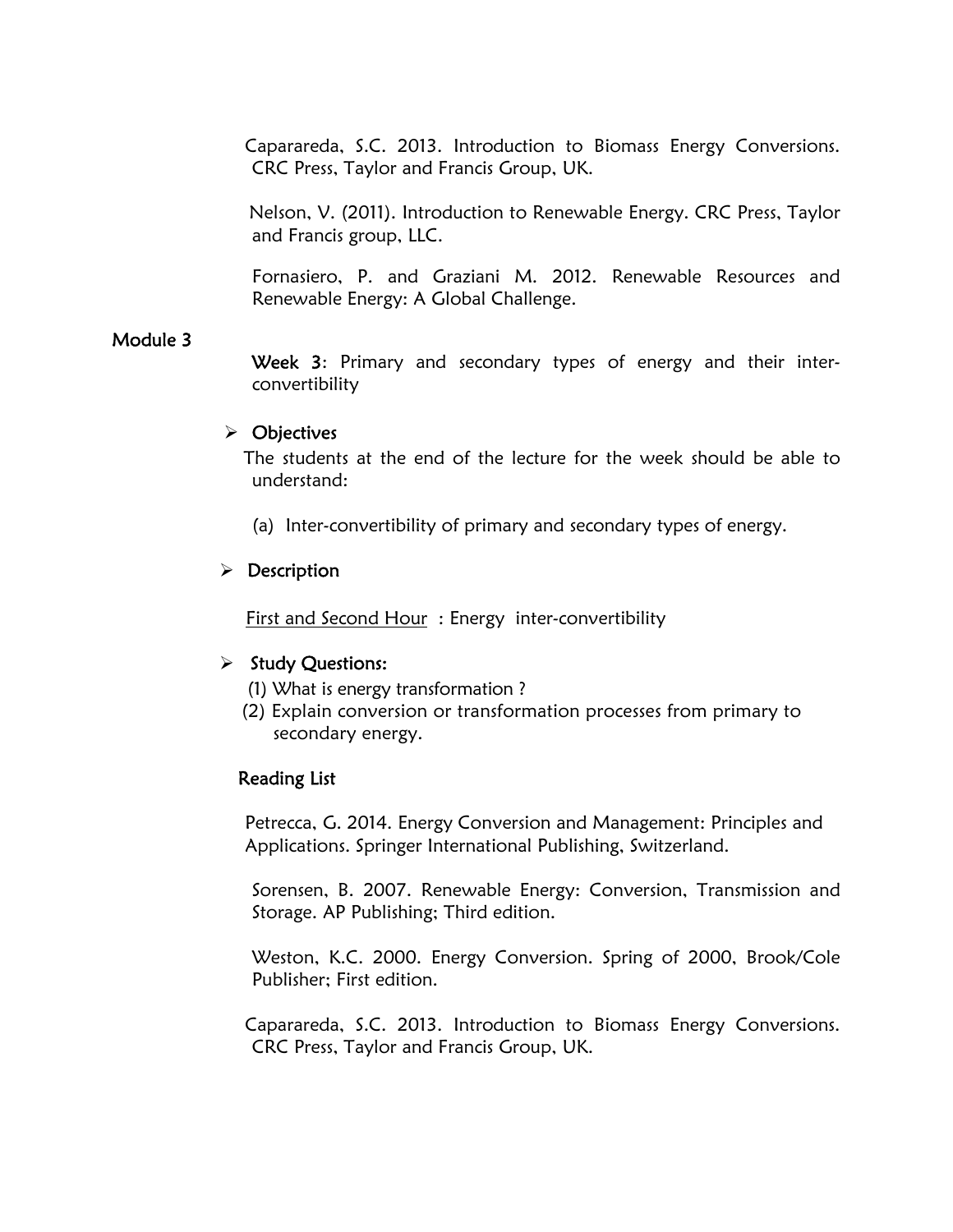Nelson, V. (2011). Introduction to Renewable Energy. CRC Press, Taylor and Francis group, LLC.

Fornasiero, P. and Graziani M. 2012. Renewable Resources and Renewable Energy: A Global Challenge.

## Module 4

Week 4: Principal fuels for energy conversion

#### $\triangleright$  Objectives

 The students at the end of the lecture for the week should be able to know :

(a) Principal fuels for energy conversion

## $\triangleright$  Description

First & Second Hour: Principal fuels for energy conversion

## $\triangleright$  Study Questions:

- (1) What are the principal fuels for energy conversion?
- (2) Secondary energy source as a delivered or energy carrier. Discuss.

#### Reading List

 Petrecca, G. 2014. Energy Conversion and Management: Principles and Applications. Springer International Publishing, Switzerland.

Sorensen, B. 2007. Renewable Energy: Conversion, Transmission and Storage. AP Publishing; Third edition.

Weston, K.C. 2000. Energy Conversion. Spring of 2000, Brook/Cole Publisher; First edition.

 Caparareda, S.C. 2013. Introduction to Biomass Energy Conversions. CRC Press, Taylor and Francis Group, UK.

 Nelson, V. 2011. Introduction to Renewable Energy. CRC Press, Taylor and Francis group, LLC.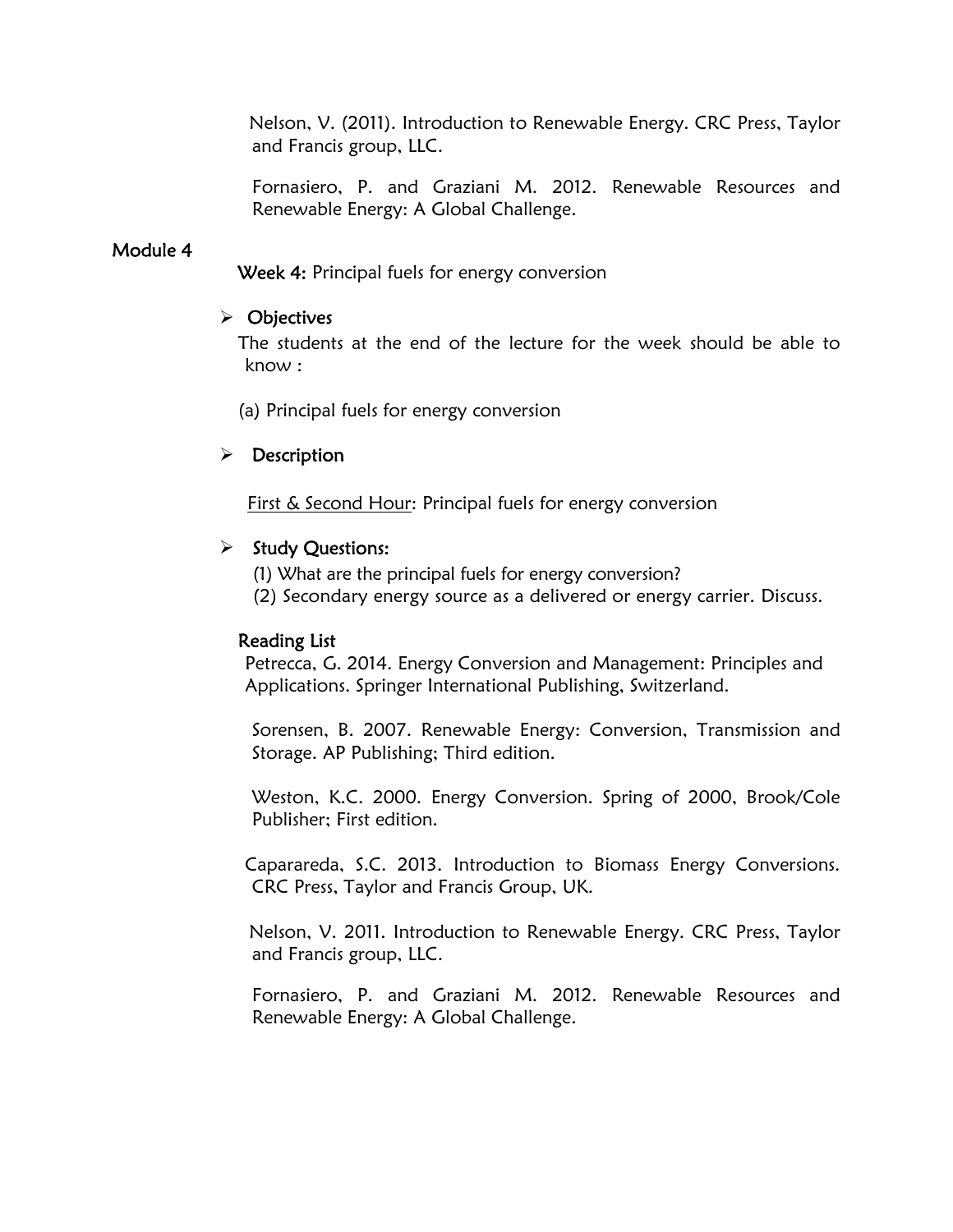Week 5 : Energy sources such as fossil fuels, biomass including refusederived biomass fuels, nuclear, solar radiation, wind, geothermal and the terminologies and units use for each energy resource and their equivalence.

## > Objectives

 The students at the end of the lecture for the week should be able to know :

- (a) various energy sources
- (b) terminologies and units for each resources

## $\triangleright$  Description

First Hour : First C.A. 1 and introduction to energy sources.

Second Hour : Energy sources (fossil fuels, biomass, nuclear, solar radiation, wind and geothermal )

## $\triangleright$  Study Questions:

- (1) Describe the various sources of energy.
- (2) When will a source of energy be considered as renewable ?

#### Reading List

 Petrecca, G. 2014. Energy Conversion and Management: Principles and Applications. Springer International Publishing, Switzerland.

Sorensen, B. 2007. Renewable Energy: Conversion, Transmission and Storage. AP Publishing; Third edition.

Weston, K.C. 2000. Energy Conversion. Spring of 2000, Brook/Cole Publisher; First edition.

 Caparareda, S.C. 2013. Introduction to Biomass Energy Conversions. CRC Press, Taylor and Francis Group, UK.

 Nelson, V. (2011). Introduction to Renewable Energy. CRC Press, Taylor and Francis group, LLC.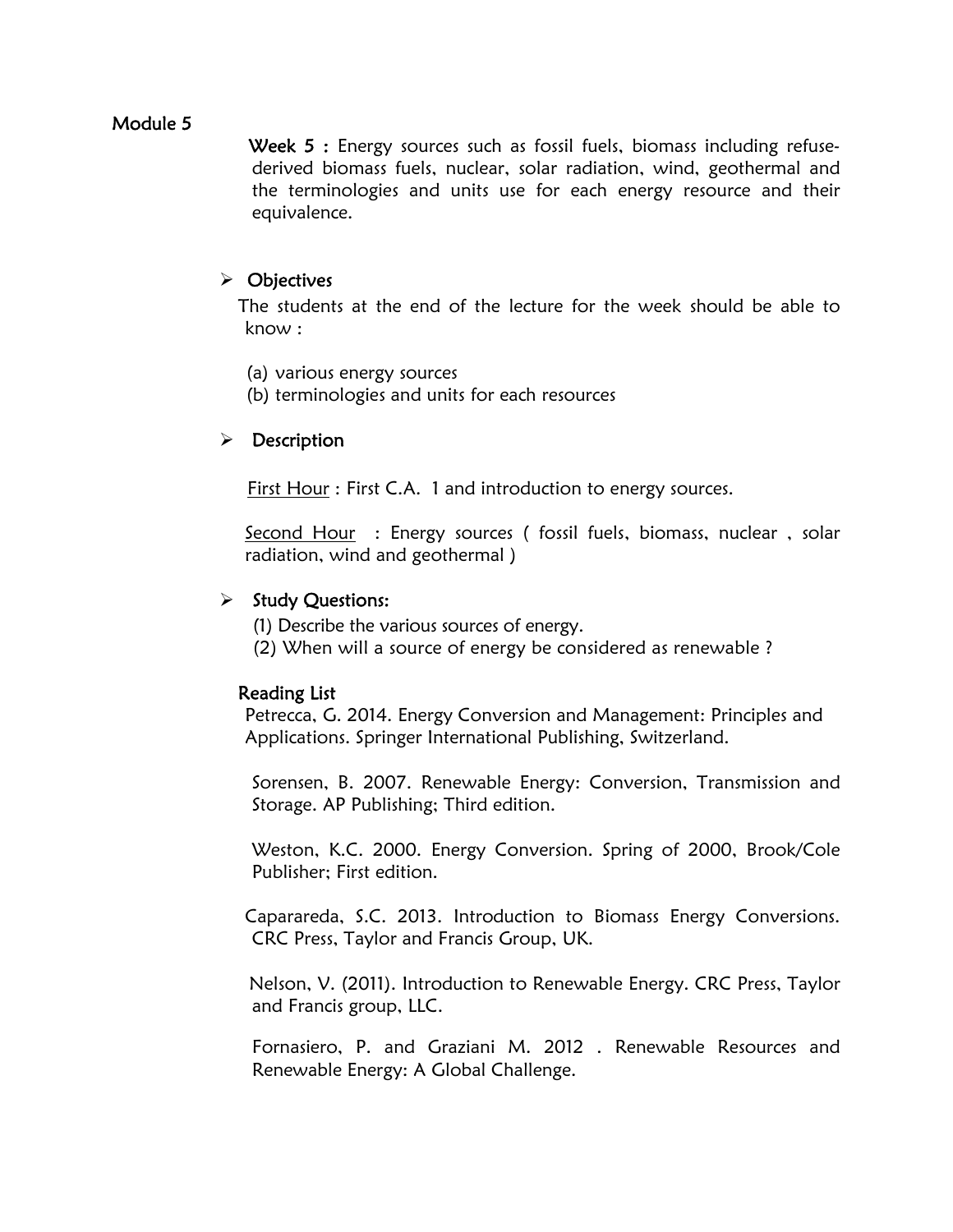Week 6: As in week 5

#### Module 7

Week 7: The development, current use, and future of nuclear fission.

### $\triangleright$  Objectives

The students at the end of the lecture for the week should be able to know :

(a) the development, current use, and future of nuclear fission.

#### $\triangleright$  Description

First & Second Hour: the development, current use, and future of nuclear fission.

## Study Questions:

(1) Define nuclear energy

 (2) Discuss the major areas where the use of nuclear energy could be considered as being productive.

#### Reading List

 Petrecca, G. 2014. Energy Conversion and Management: Principles and Applications. Springer International Publishing, Switzerland.

Sorensen, B. 2007. Renewable Energy: Conversion, Transmission and Storage. AP Publishing; Third edition.

Weston, K.C. 2000. Energy Conversion. Spring of 2000, Brook/Cole Publisher; First edition.

 Caparareda, S.C. 2013. Introduction to Biomass Energy Conversions. CRC Press, Taylor and Francis Group, UK.

 Nelson, V. (2011). Introduction to Renewable Energy. CRC Press, Taylor and Francis group, LLC.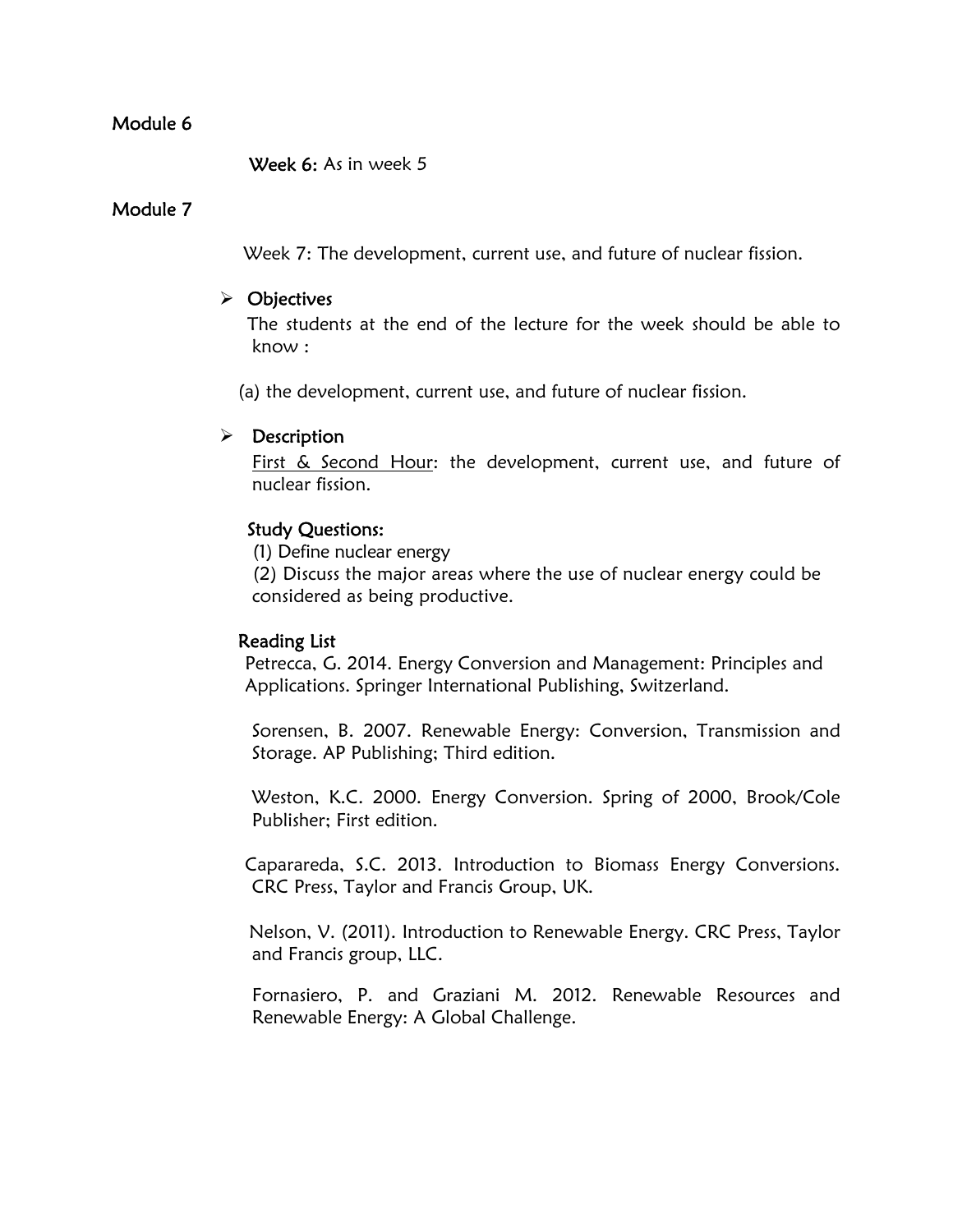Week 8 : Direct energy conversion methods, including, photo-voltaic, fuel cells, Thermoelectric conversion, Thermionic and MHD

## Objectives

The students at the end of the lecture for the week should be able to know :

 (a) direct energy conversion methods of photo-voltaic and fuel cells (b) direct energy conversion methods of Thermoelectric conversion, thermionic and MHD

## **Description**

First & Second Hour: Direct energy conversion methods, including, photo-voltaic, fuel cells, Thermoelectric conversion, Thermionic and MHD

## Study Questions:

(1) What are the two classes of direct energy conversion? (2) Explain the direct methods of converting photovoltaic, magneto hydrodynamics and fuel cell.

#### Reading List

 Petrecca, G. 2014. Energy Conversion and Management: Principles and Applications. Springer International Publishing, Switzerland.

Sorensen, B. 2007. Renewable Energy: Conversion, Transmission and Storage. AP Publishing; Third edition.

 Weston, K.C. 2000. Energy Conversion. Spring of 2000, Brook/Cole Publisher; First edition.

 Caparareda, S.C. 2013. Introduction to Biomass Energy Conversions. CRC Press, Taylor and Francis Group, UK.

 Nelson, V. 2011. Introduction to Renewable Energy. CRC Press, Taylor and Francis group, LLC.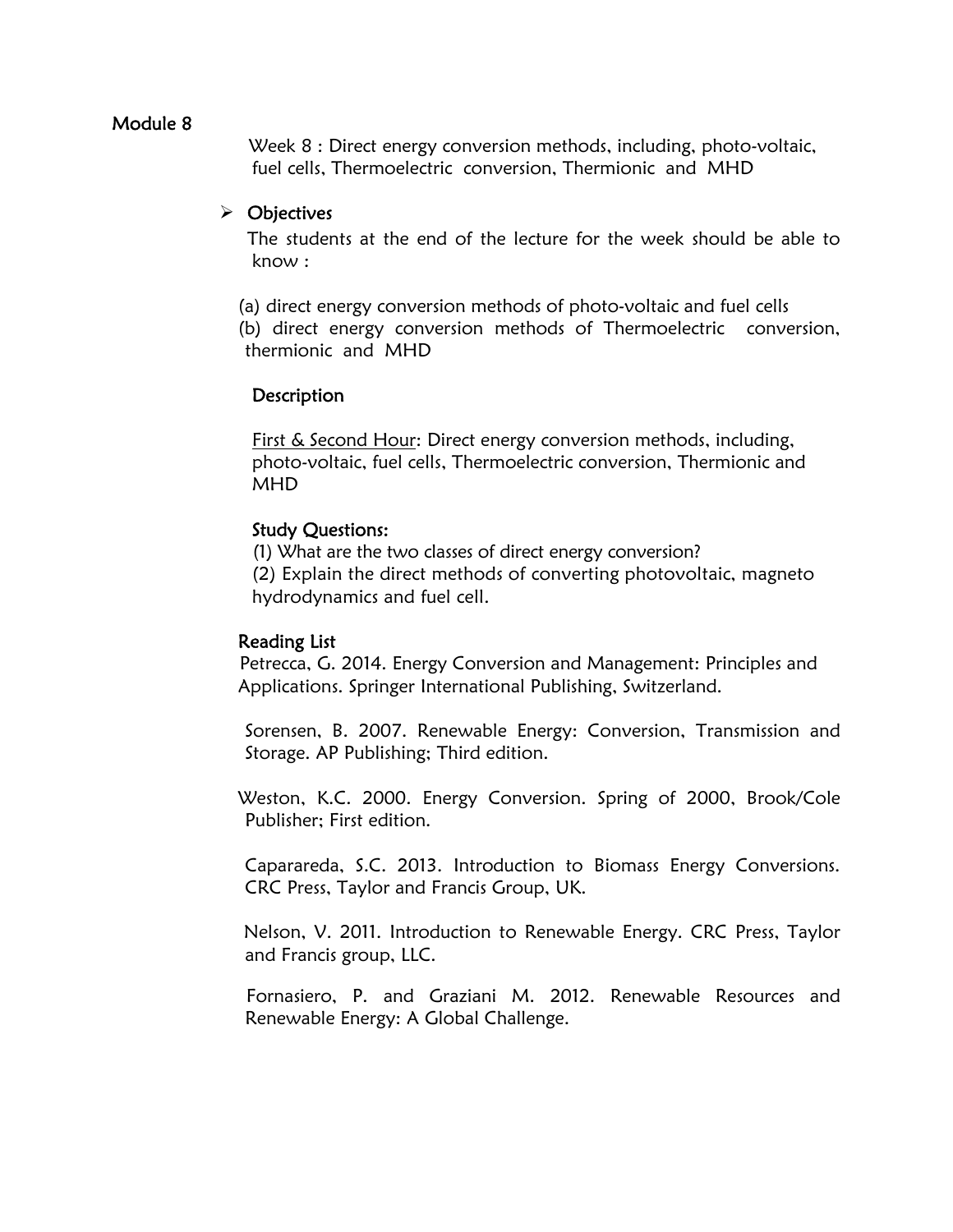#### Week 9: C.A.II

## Module 10

 Week 10: Energy storage systems: electrical, electromechanical, mechanical, direct thermal, and Thermo-chemical storage systems

### $\triangleright$  Objectives

The students at the end of the lecture for the week should be able to know :

(a) different types of energy storage systems

## **Description**

First & Second Hour: Energy storage systems: electrical, electromechanical, mechanical, direct thermal, and Thermo-chemical storage systems

## Study Questions:

(1) What are the various methods of storing energy? (2) Explain three conversion processes of Biomass resources to useful energy

#### Reading List

 Petrecca, G. 2014. Energy Conversion and Management: Principles and Applications. Springer International Publishing, Switzerland.

Sorensen, B. 2007. Renewable Energy: Conversion, Transmission and Storage. AP Publishing; Third edition.

 Weston, K.C. 2000. Energy Conversion. Spring of 2000, Brook/Cole Publisher; First edition.

 Caparareda, S.C. 2013. Introduction to Biomass Energy Conversions. CRC Press, Taylor and Francis Group, UK.

 Nelson, V. (2011). Introduction to Renewable Energy. CRC Press, Taylor and Francis group, LLC.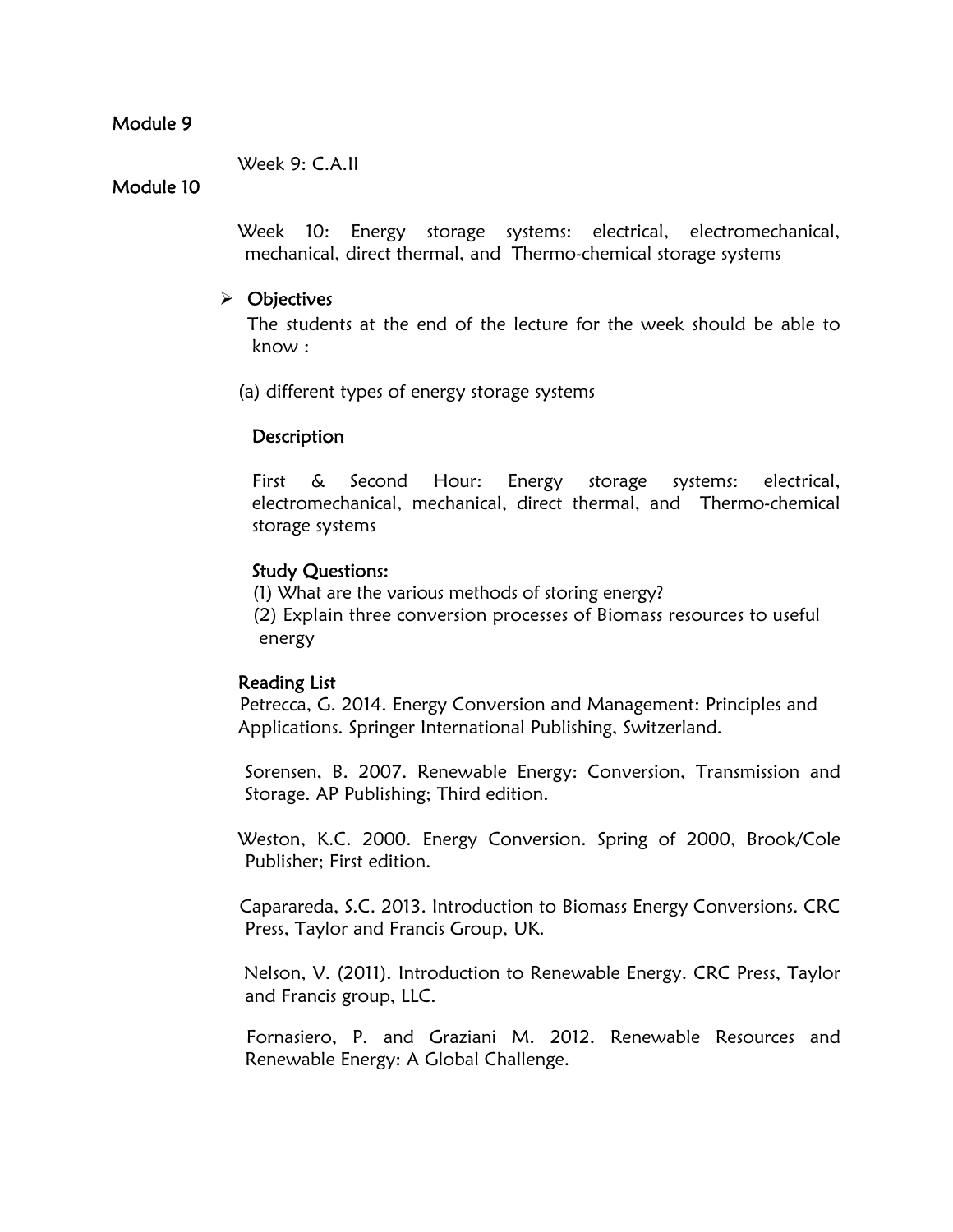Week 11: As in week 10

## Module 12

Week 12 : Storage media that can store and deliver energy.

## > Objectives

The students at the end of the lecture for the week should be able to know :

(a) different types of Storage media that can store and deliver energy

## **Description**

First Hour : C.A. III

Second Hour: Storage media that can store and deliver energy.

## Study Questions:

(1) Explain with examples different types of energy storage materials (2) State the areas of application of energy storage media in question 1.

#### Reading List

 Petrecca, G. 2014. Energy Conversion and Management: Principles and Applications. Springer International Publishing, Switzerland.

Sorensen, B. 2007. Renewable Energy: Conversion, Transmission and Storage. AP Publishing; Third edition.

 Weston, K.C. 2000. Energy Conversion. Spring of 2000, Brook/Cole Publisher; First edition.

 Caparareda, S.C. 2013. Introduction to Biomass Energy Conversions. CRC Press, Taylor and Francis Group, UK.

 Nelson, V. (2011). Introduction to Renewable Energy. CRC Press, Taylor and Francis group, LLC.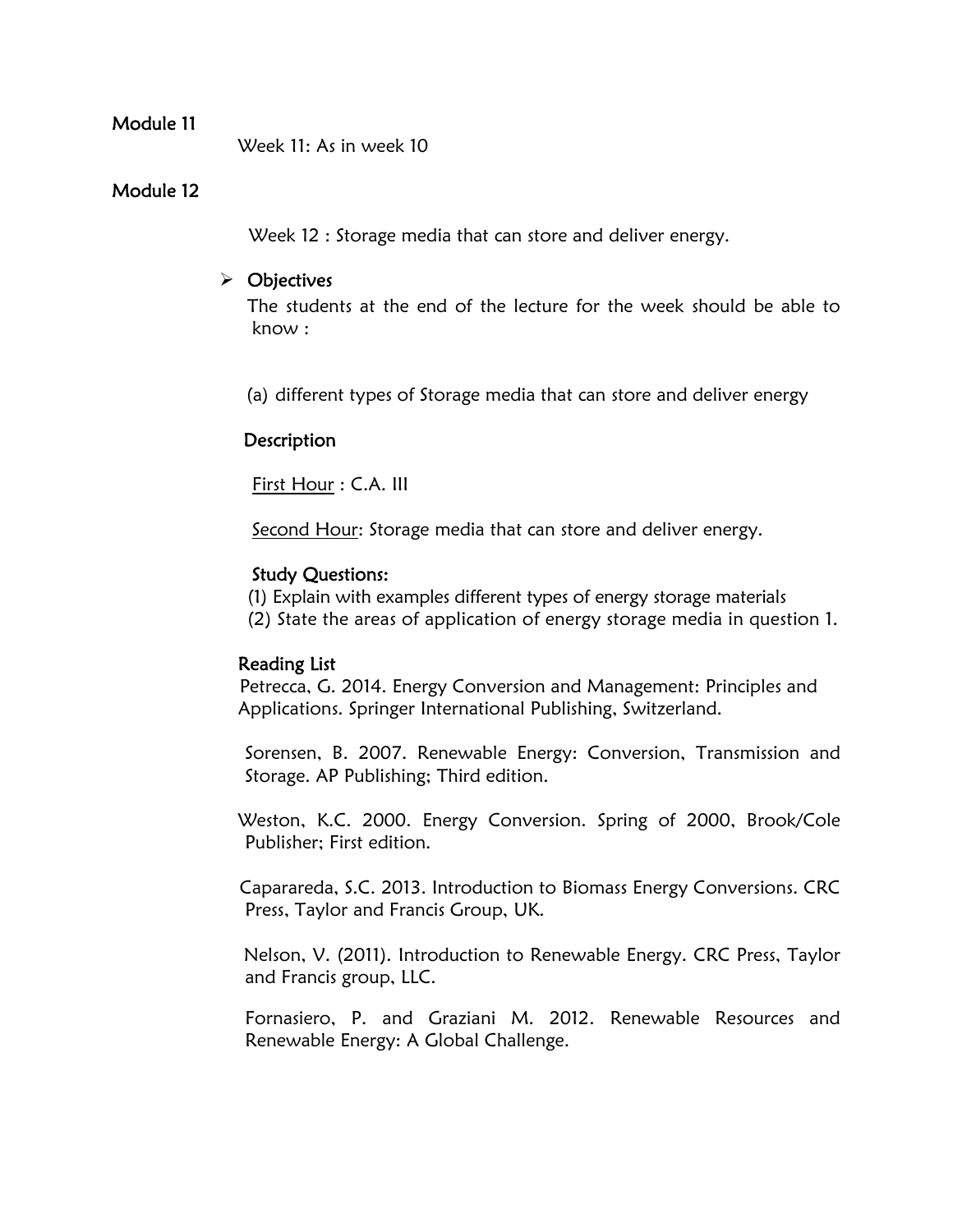Week 13: Power station economics

## $\triangleright$  Objectives

 The students at the end of the lecture for the week should be able to know :

(a) Power station economics concept.

## $\triangleright$  Description

First & Second Hour: Power station economics

## Study Questions:

- (1) Define economics of power generation.
- (2) Classify load forecast into three categories.
- (3) Briefly explain the three methods of load forecasting.

## Reading List

 Petrecca, G. 2014. Energy Conversion and Management: Principles and Applications. Springer International Publishing, Switzerland.

Sorensen, B. 2007. Renewable Energy: Conversion, Transmission and Storage. AP Publishing; Third edition.

Weston, K.C. 2000. Energy Conversion. Spring of 2000, Brook/Cole Publisher; First edition.

 Caparareda, S.C. 2013. Introduction to Biomass Energy Conversions. CRC Press, Taylor and Francis Group, UK.

 Nelson, V. (2011). Introduction to Renewable Energy. CRC Press, Taylor and Francis group, LLC.

Fornasiero, P. and Graziani M. 2012. Renewable Resources and Renewable Energy: A Global Challenge.

#### Module 14

Week 14: As in week 13

#### Module 15

Week 15: Revision.